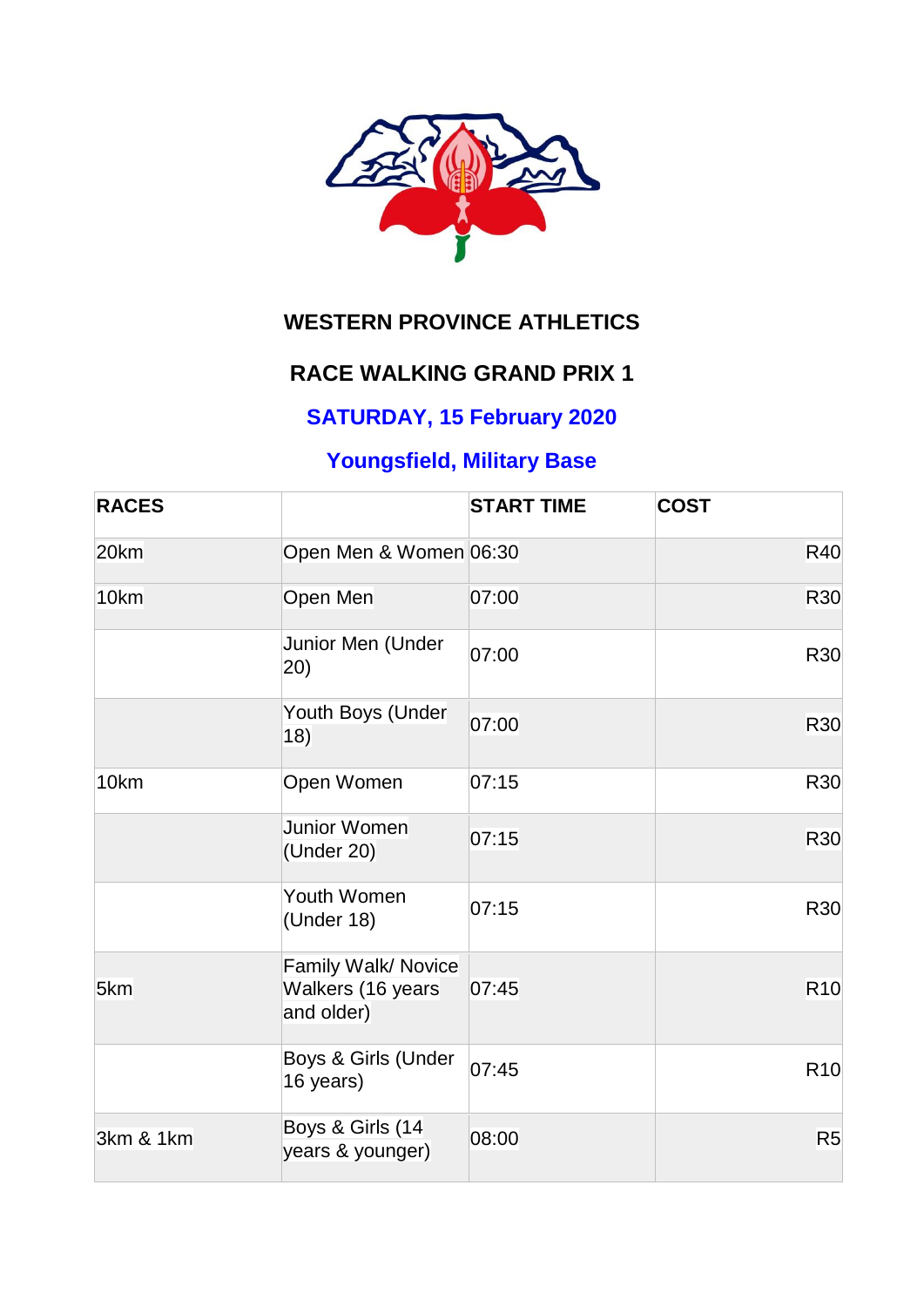#### **First Time Walkers Welcome – Novice Walk**

- There will be a 5km novice walk (16 years and older) for athletes wanting to experience race walking for the first time.
- Relaxed judging rules will apply.
- No running allowed.
- No strollers allowed.
- Results will be separated according to the events.
- Novice rules apply.
- Knees must be "uncovered" in order that a judge can actually see the "straight" knee in operation.

#### **Route:**

• 2km loop on tar area

#### **Registration:**

Saturday, 15 February 2020 at Youngsfied, Millitary Base from 06:00 (30 mins before each event).

#### **General:**

- Safe and secure venue. No traffic. Enjoyable environment and atmosphere.
- Easy access to venue, parking and excellent viewing points for spectators.
- Refreshments: Coca Cola at the finish.
- Lap counters, officials and judges will be present.
- If not in possession of a valid 2020 ASA license, a temp license must be bought @ R25 each.
- According to IAAF & ASA rules.